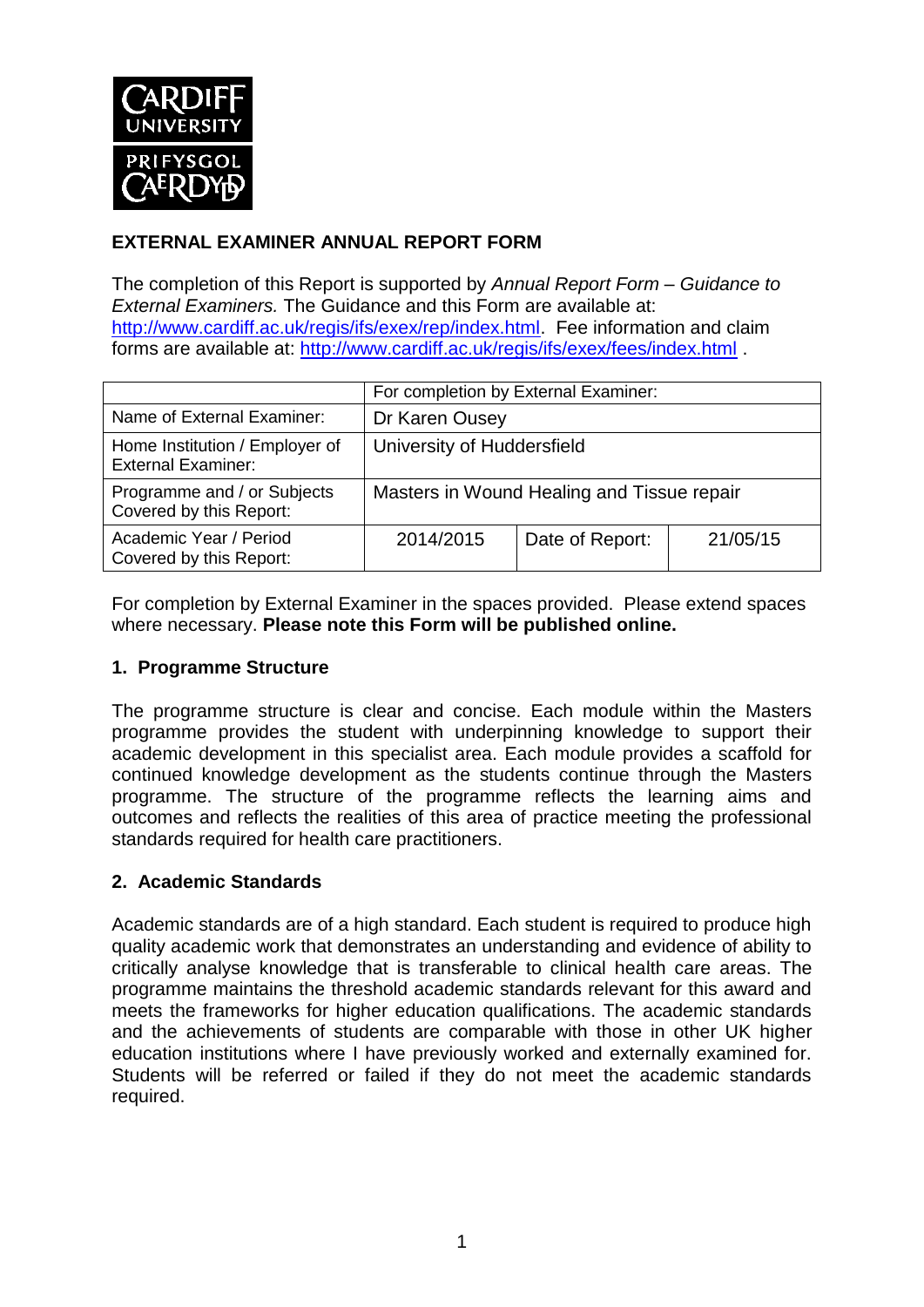## **3. The Assessment Process**

The assessment process requires each student to demonstrate an in depth understanding of the subject matter and to be able to translate the knowledge into clinical practice areas. The importance of being able to access, understand and use appropriate research and evidence is embedded into the assignments ensuring that students are using up to date evidence to support both their academic and clinical work. Each assessment meets the learning outcomes and standards required to satisfy Masters Level study.

#### **4. Year-on-Year Comments**

This is my second year as external for Cardiff University. The standard of feedback offered from the internal examiners to students is in depth, consisting of tracked changes and comments. Comments to the students are constructive and for those students who failed to meet the learning outcomes they provide a comprehensive overview of being able to successfully develop their work for a resubmission to achieve the outcomes. Where I have examined scripts of an excellent quality the students continue to be encouraged to further develop the assignment for a publication.

#### **5. Preparation / Induction Activity (for new External Examiners only)**

#### **6. Noteworthy Practice and Enhancement**

- 1. Feedback to students is of an excellent standard.
- 2. Communication from the module team they are organised, professional and efficient. They have ensured that I have forward notice of the submission dates and estimated time of arrival for the scripts.
- 3. The breadth of subjects investigated by the students has been varied and interesting. Submitted work has clearly identified that the students will implement their findings into clinical practice areas that will benefit patients.

## **7. Appointment Overview (for retiring External Examiners only)**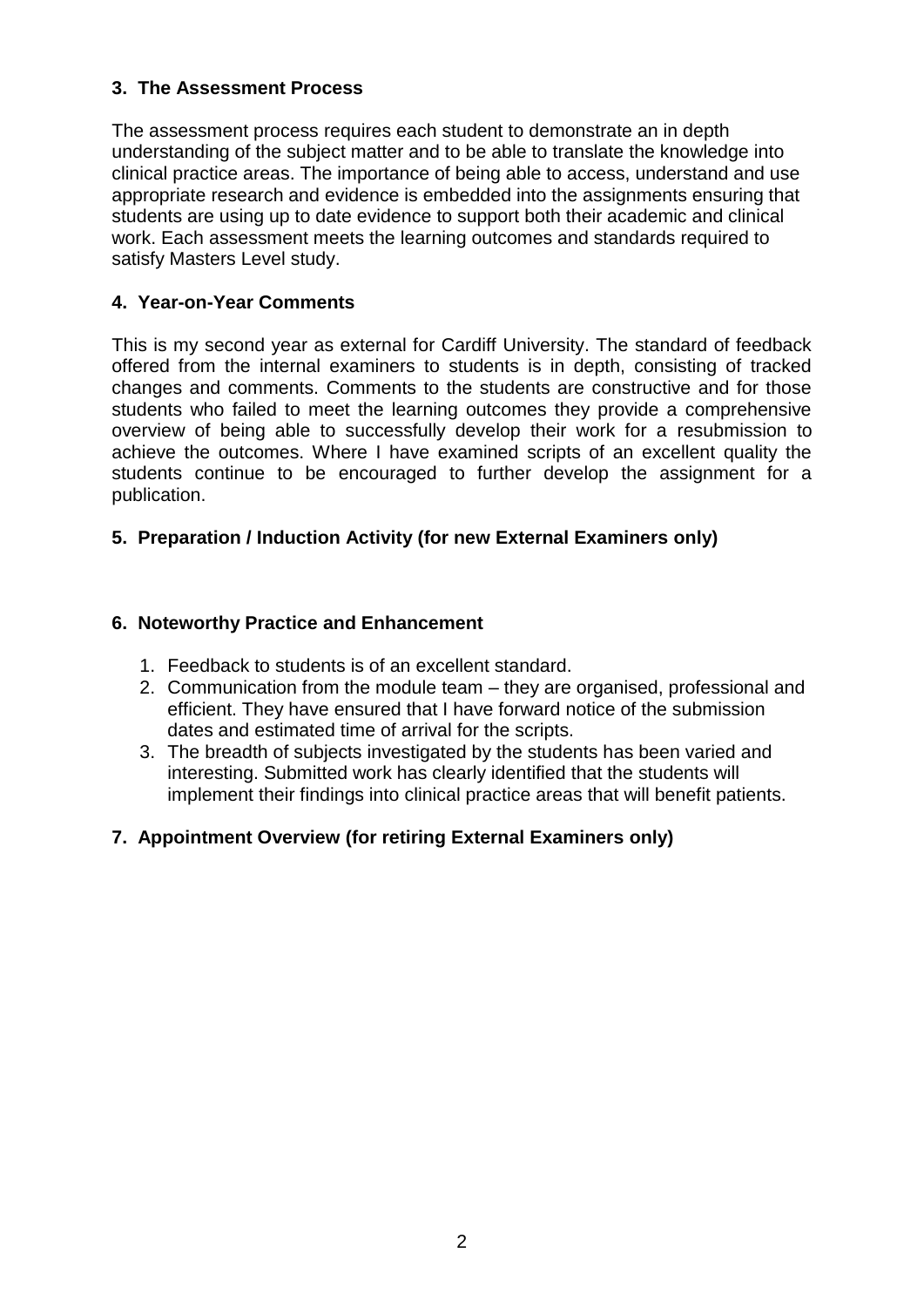# **8. Annual Report Checklist**

Please include appropriate comments within Sections 1-7 above for any answer of 'No'.

|                                             |                                                                                                                                                             | <b>Yes</b><br>(Y) | <b>No</b><br>(N) | N/A<br>(N/A) |
|---------------------------------------------|-------------------------------------------------------------------------------------------------------------------------------------------------------------|-------------------|------------------|--------------|
| <b>Programme/Course Information</b>         |                                                                                                                                                             |                   |                  |              |
| 8.1                                         | Did you receive sufficient information about the Programme and<br>its contents, learning outcomes and assessments?                                          | ✓                 |                  |              |
| 8.2                                         | Were you asked to comment on any changes to the assessment<br>of the Programme?                                                                             | ✓                 |                  |              |
| <b>Draft Examination Question Papers</b>    |                                                                                                                                                             |                   |                  |              |
| 8.3                                         | Were you asked to approve all examination papers contributing<br>to the final award?                                                                        | ✓                 |                  |              |
| 8.4                                         | Were the nature, spread and level of the questions appropriate?                                                                                             | $\checkmark$      |                  |              |
| 8.5                                         | Were suitable arrangements made to consider your comments?                                                                                                  | $\checkmark$      |                  |              |
|                                             | <b>Marking Examination Scripts</b>                                                                                                                          |                   |                  |              |
| 8.6                                         | Did you receive a sufficient number of scripts to be able to assess<br>whether the internal marking and classifications were appropriate<br>and consistent? | ✓                 |                  |              |
| 8.7                                         | Was the general standard and consistency of marking<br>appropriate?                                                                                         | ✓                 |                  |              |
| 8.8                                         | Were the scripts marked in such a way as to enable you to see<br>the reasons for the award of given marks?                                                  | $\checkmark$      |                  |              |
| 8.9                                         | Were you satisfied with the standard and consistency of marking<br>applied by the internal examiners?                                                       | $\checkmark$      |                  |              |
| 8.10                                        | In your judgement, did you have the opportunity to examine a<br>sufficient cross-section of candidates' work contributing to the<br>final assessment?       | $\checkmark$      |                  |              |
| <b>Coursework and Practical Assessments</b> |                                                                                                                                                             |                   |                  |              |
| 8.11                                        | Was the choice of subjects for coursework and / or practical<br>assessments appropriate?                                                                    | $\checkmark$      |                  |              |
| 8.12                                        | Were you afforded access to an appropriate sample of<br>coursework and / or practical assessments?                                                          | ✓                 |                  |              |
| 8.13                                        | Was the method and general standard of assessment<br>appropriate?                                                                                           | ✓                 |                  |              |
| 8.14                                        | Is sufficient feedback provided to students on their assessed<br>work?                                                                                      | $\checkmark$      |                  |              |
|                                             | <b>Clinical Examinations (if applicable)</b>                                                                                                                |                   |                  |              |
| 8.15                                        | Were satisfactory arrangements made for the conduct of clinical<br>assessments?                                                                             |                   |                  | ✓            |
| <b>Sampling of Work</b>                     |                                                                                                                                                             |                   |                  |              |
| 8.16                                        | Were you afforded sufficient time to consider samples of<br>assessed work?                                                                                  | $\checkmark$      |                  |              |
| <b>Examining Board Meeting</b>              |                                                                                                                                                             |                   |                  |              |